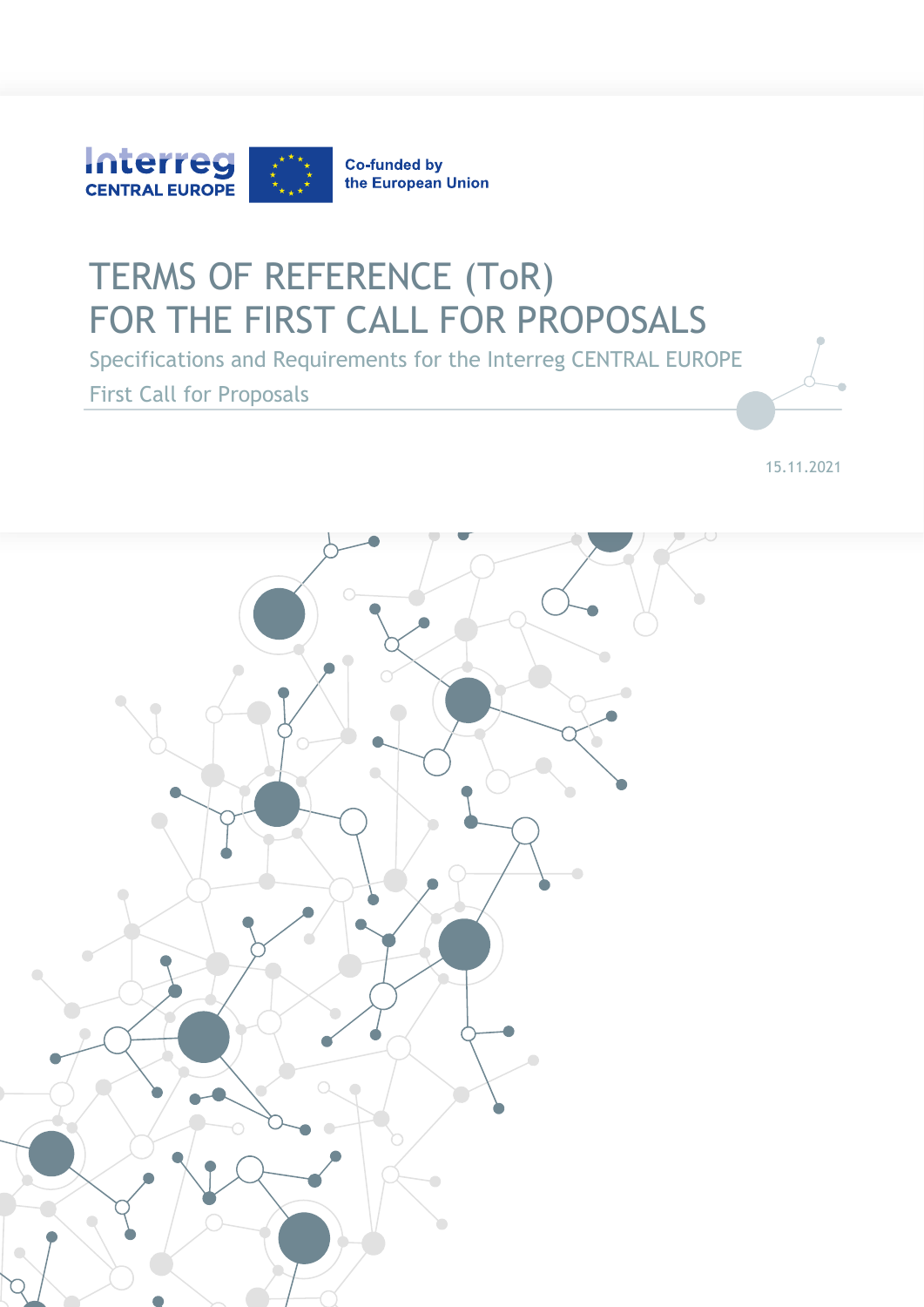



#### **Disclaimer**

When launching the first call for proposals, the Interreg CENTRAL EUROPE Programme document (IP) will not yet be approved by the European Commission. Due to this, applicants shall be aware of the following uncertainties and risks:

- Contents of the programme might change following negotiations with the European Commission. This might lead to changes in the programme thematic scope, thus also affecting the relevance of project proposals submitted within the call.
- The programme monitoring committee, i.e. the body responsible among others to approve the terms and conditions for ERDF support from the programme, as well as the criteria for the selection of project proposals published with the call, will be established only after the approval of the programme by the European Commission. The monitoring committee might potentially change such conditions for support and selection criteria, if necessary, even if they were already approved by the Member States participating in the programming committee (the "Working Group CE21+").

The above considered, by submitting a project proposal, applicants (lead applicants and all partners) shall bear and accept the above risks. Under no circumstances the programme and the participating Member States can therefore be held responsible or liable in any way for any claims, damages, losses, expenses, costs or liabilities whatsoever (including, without limitation, any direct or indirect damages for loss of profits, business interruption or loss of information).

#### **1. Preamble**

This document outlines the terms and conditions that apply specifically to the first call for proposals launched by the Interreg CENTRAL EUROPE (CE) Programme. More general information on rules and requirements to be observed when applying for Interreg CE funding can be found in the programme manual, which is available at the [programme website.](https://www.interreg-central.eu/Content.Node/apply/newfunding.html#Documents) **The knowledge of both documents is essential for developing and submitting a project proposal**.

This document is part of the "Application Package for the First Call for Proposals", which is available at [programme website.](https://www.interreg-central.eu/Content.Node/apply/newfunding.html#Documents) The application package consists of:

- a. Terms of Reference (ToR) for the call (this document);
- b. Off-line template of application form, providing guidance on how to fill-in the application form in Jems;
- c. Lead partner declaration template;
- d. Project partner declaration template;
- e. Simplified financial statement (applicable only to private lead applicants).

Further information and guidance on the application process can be found in video tutorials and other support measures developed by the programme with the aim of supporting applicants in designing and submitting their project proposals (see also § 10 in this respect).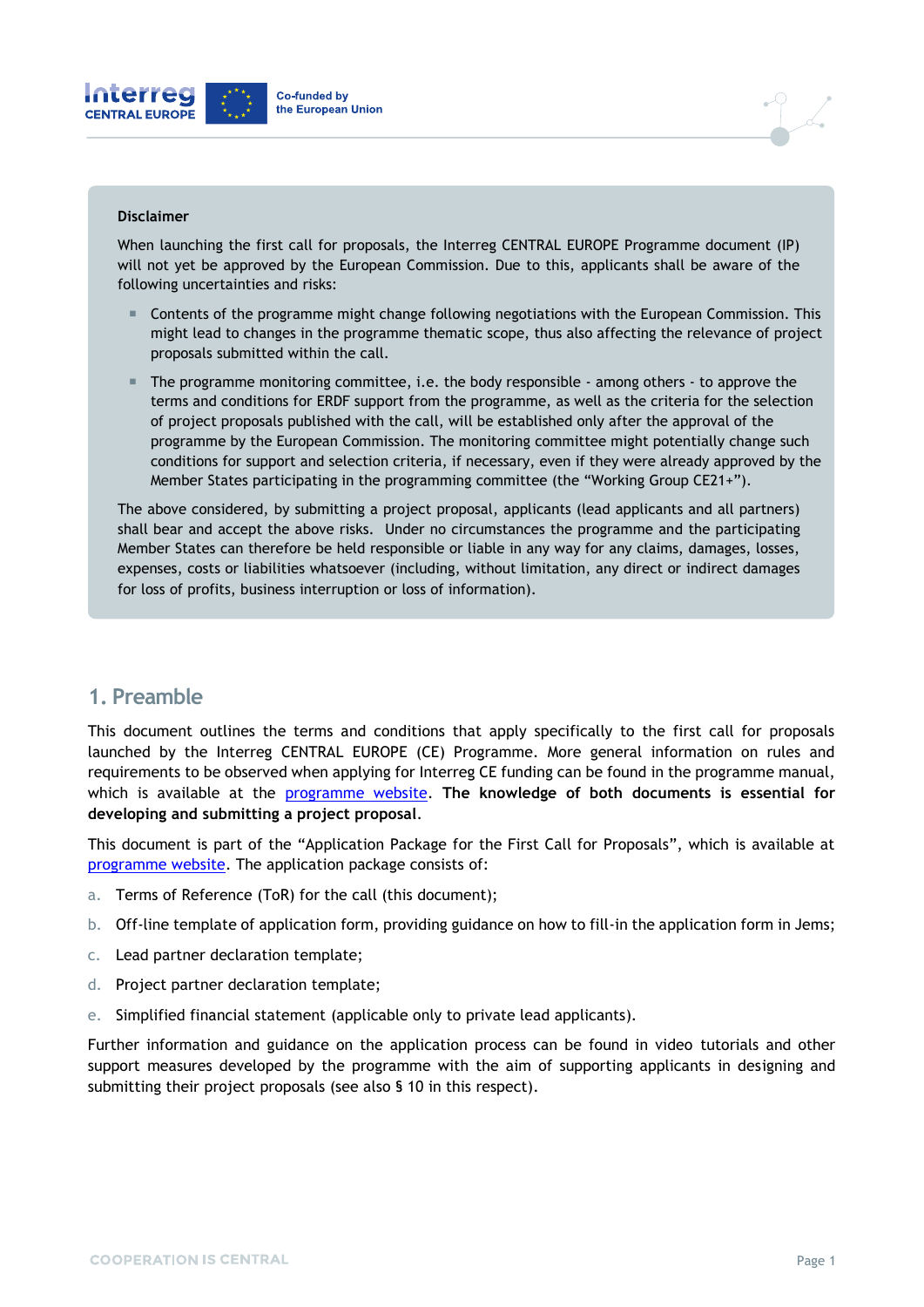



### **2. Objectives and Focus of the Call**

It is the mission of the Interreg CE Programme to

*"Bring regions and cities together beyond borders to find fitting solutions for their citizens, in a fair and equal way everywhere"<sup>1</sup>*

To this end, the first call for proposals intends to select high quality transnational projects, in which relevant organisations cooperate to make regions more resilient to common challenges that know no borders and which cannot be solved alone.

Within the first call, project proposals can be submitted under **all four programme priorities** and **nine specific objectives**. The description of programme priorities and objectives, together with exemplary actions, is provided for in chapter 2 of the IP available at the [programme website.](https://www.interreg-central.eu/Content.Node/apply/newfunding.html#Documents)

### **3. Budget of the Call**

The programme will allocate around 72m EUR from the European Regional Development Fund (ERDF) to the first call for proposals. An indicative ERDF allocation to the four programme priorities is presented in the table below. When selecting projects to be funded, such allocation may be adapted by the monitoring committee (MC) according to programme needs.

| <b>Programme priority</b>                                 | <b>Indicative ERDF</b><br>allocation<br>(m EUR) |
|-----------------------------------------------------------|-------------------------------------------------|
| 1. Cooperating for a smarter central Europe               | 22                                              |
| 2. Cooperating for a greener central Europe               | 36                                              |
| 3. Cooperating for a better-connected central Europe      |                                                 |
| 4. Improving governance for cooperation in central Europe |                                                 |
| Total                                                     | 72                                              |

The ERDF co-financing rate is 80%. Beneficiaries shall ensure the needed co-financing.

The ERDF co-financing may be reduced in case of State aid relevance of project activities, in compliance with relevant rules on the matter (see also chapter I.4.4.3 of the programme manual).

# **4. Project Features**

The first call for proposals aims at selecting projects that have the following characteristics:

- A partnership ranging indicatively from 5 to 12 partners;
- A budget ranging indicatively from 1,2 to 2,4 m EUR ERDF;
- An indicative project duration up to 36 months.

Project proposals with longer or shorter duration, as well as with smaller or bigger partnerships or budgets may also be selected for funding, if justified by the project scope and the planned activities.

-

<sup>&</sup>lt;sup>1</sup> Chapter 1.2 of the Interreg Programme CENTRAL EUROPE 2021-2027, available at the [programme website.](https://www.interreg-central.eu/Content.Node/apply/newfunding.html#Documents)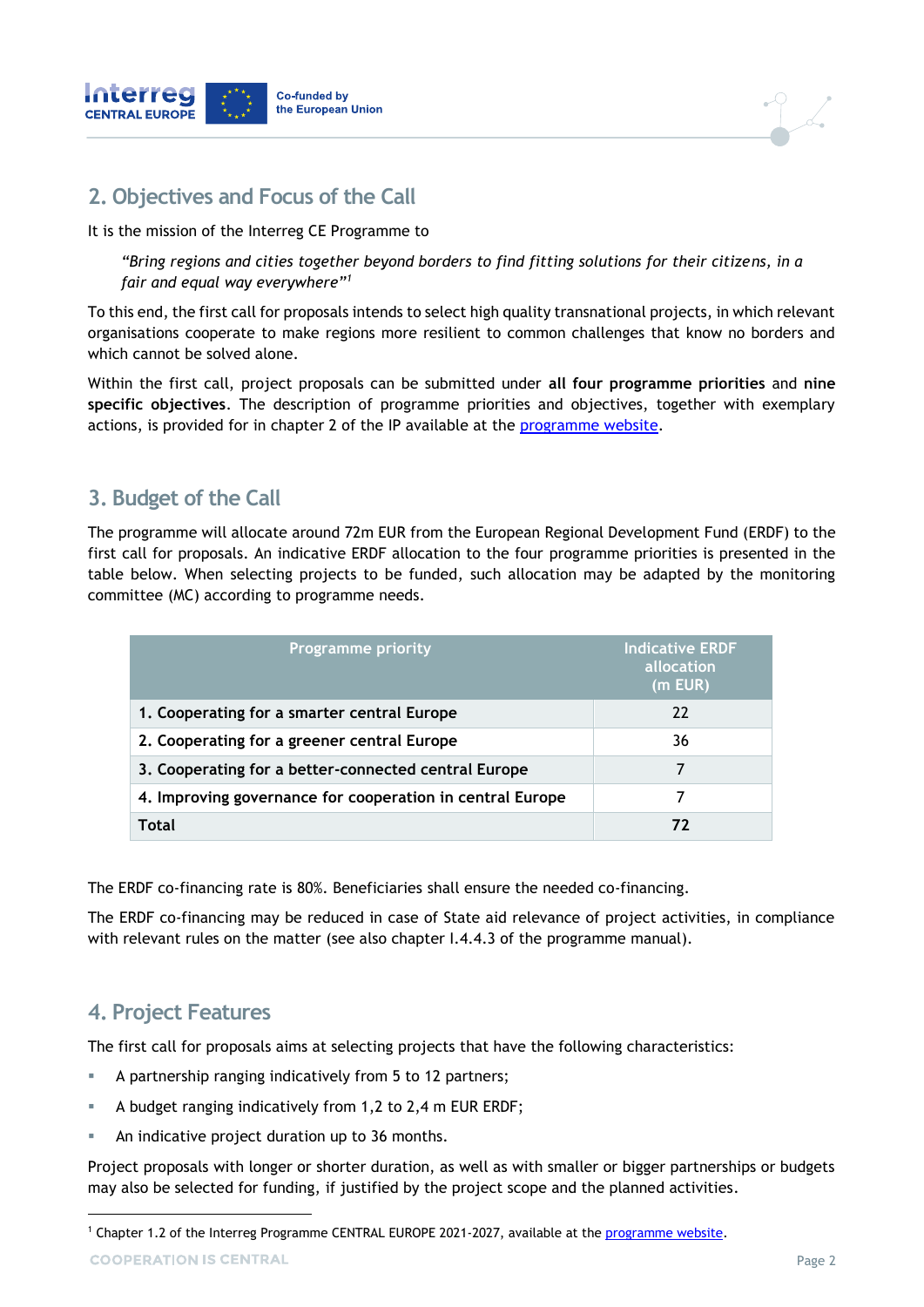

# **5. Eligible Applicants**

Eligible applicants for the first call for proposals are:

. . . . . . . . . . . . . . . . . National, regional and local public bodies; Private institutions, including private companies, having legal personality; **International organisations acting under the national law of an EU Member State; International organisations acting under international law, with restrictions.** 

Any of the eligible applicants, with the exception of international organisations acting under international law, can take the lead partner role as long as it is located in the programme area or it qualifies as "assimilated partner" (for the definition of assimilated partner, please refer to chapter I.3.1.1 of the programme manual.

Private lead applicants must hold minimum financial capacity requirements in order to be eligible as lead partners. Project proposals submitted by private lead applicants not meeting the necessary financial capacity criteria will be rejected.

## **6. Transnationality of Partnerships**

As minimum requirement, the partnership must involve:

|  | At least three financing partners;                           |
|--|--------------------------------------------------------------|
|  | From at least three countries; and                           |
|  | At least two of the partners located in Interreg CE regions. |
|  |                                                              |

A European Group of Territorial Cooperation (EGTC)<sup>2</sup> is eligible as sole beneficiary provided that the abovementioned minimum requirements are complied with. For an EGTC to be eligible as sole beneficiary, it must be established in one of the Interreg CE Member States.

Applicants located outside the programme area but within the EU can also apply for funding as project partners, however such partners shall bring a clear benefit to the programme area. Their involvement is considered as exceptional and must be duly justified.

Applicants can also be located outside the EU, but they will not receive ERDF funding from the Interreg CE Programme.

-

 $2$  In the meaning of Article 2(16) of Regulation (EU) 2021/1060.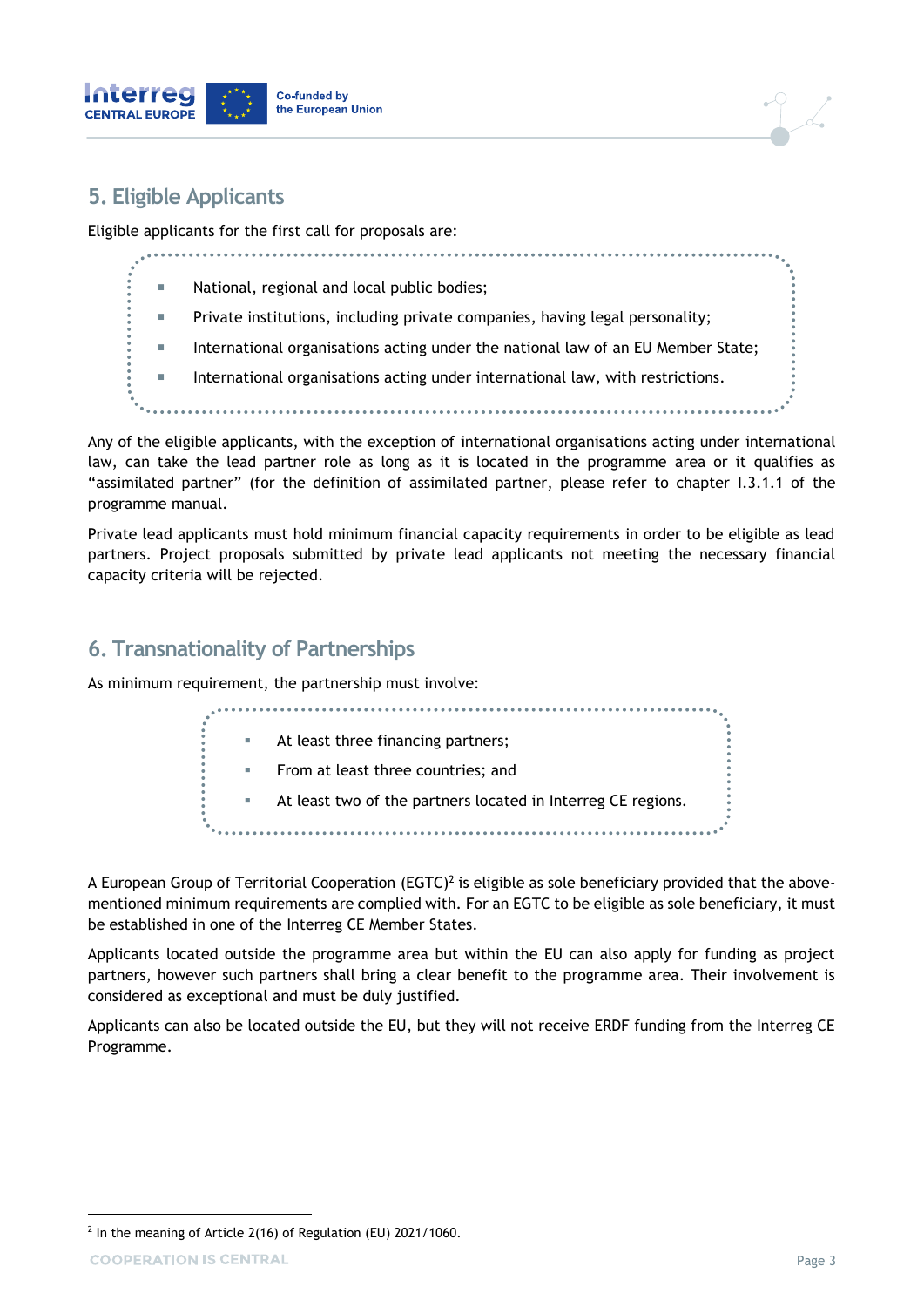



# **7. Selection of Proposals**

Project proposals will be selected for funding following an assessment of the received applications based on a standardised procedure, to safeguard the principles of transparency and equal treatment.

Project proposals which successfully pass a **formal/administrative compliance check** and, in case of private lead applicants, a **lead applicant financial capacity check** (see chapter II.4.2 of the programme manual), enter the quality assessment.

Selection criteria are grouped in two categories, strategic ("Relevance" and "Partnership") and operational ("Implementation"). The quality assessment is performed along these three criteria by applying the following guiding questions: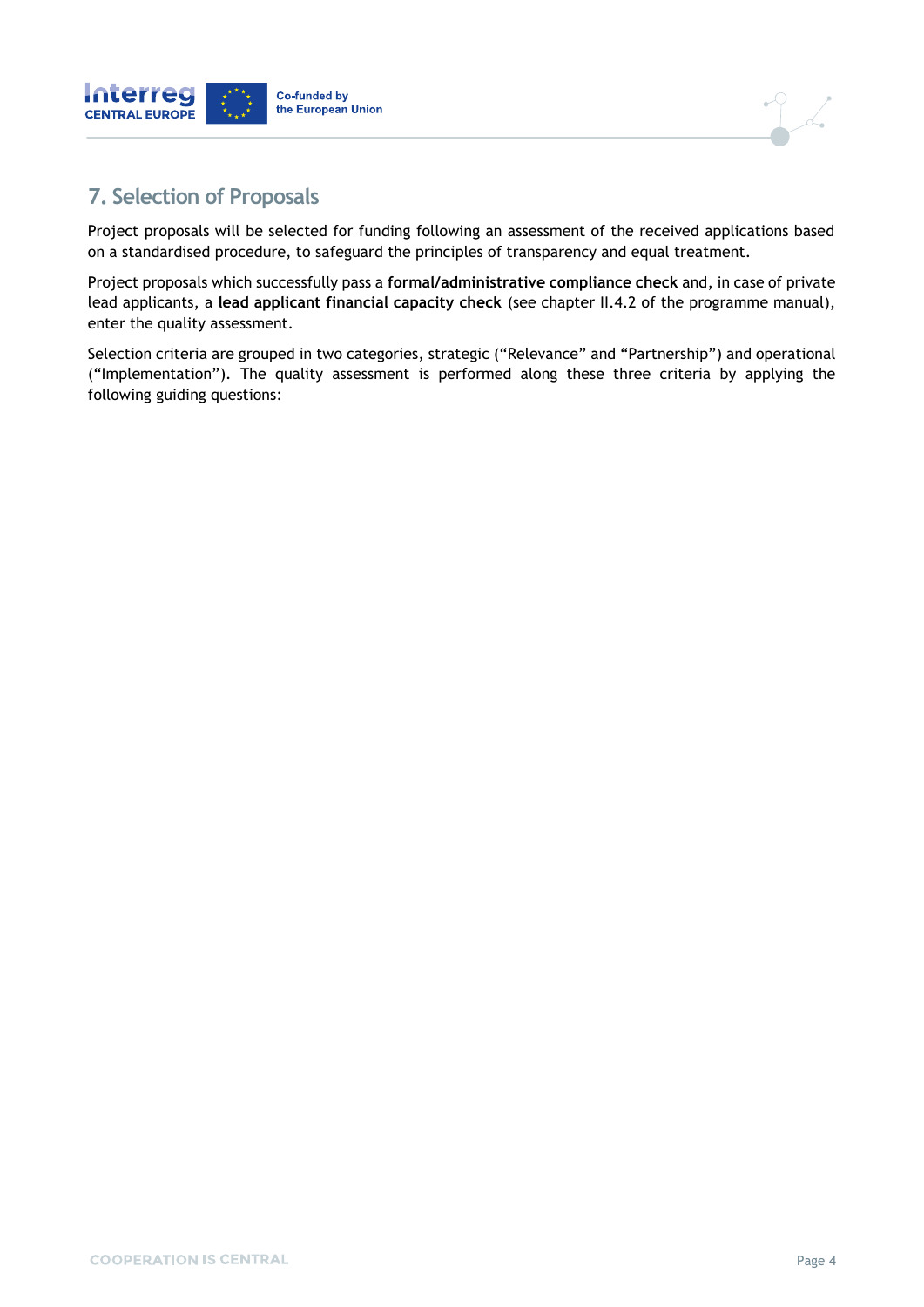



| Criteria         |                | <b>Guiding questions</b>                                                                                                                                                                                                                                                                                                                                                                                                                                                                                                                       |
|------------------|----------------|------------------------------------------------------------------------------------------------------------------------------------------------------------------------------------------------------------------------------------------------------------------------------------------------------------------------------------------------------------------------------------------------------------------------------------------------------------------------------------------------------------------------------------------------|
|                  |                |                                                                                                                                                                                                                                                                                                                                                                                                                                                                                                                                                |
|                  | Relevance      | Intervention logic and transnationality<br>How relevant is the project proposal in relation to the targeted programme specific<br>objective and the expected result? Is the importance and added value of transnational<br>cooperation for the topic addressed clearly demonstrated?<br>Is the project intervention logic (i.e. project specific objectives, outputs and expected<br>$\bullet$<br>results) clearly defined and consistent?                                                                                                     |
|                  |                | Policy and territorial relevance, horizontal principles                                                                                                                                                                                                                                                                                                                                                                                                                                                                                        |
|                  |                | How relevant is the project proposal for the challenges and needs of the CE programme<br>$\bullet$<br>area, and in particular for the specific situation of the participating regions?                                                                                                                                                                                                                                                                                                                                                         |
|                  |                | How clearly does the project proposal contribute to the relevant policy framework at<br>$\bullet$<br>different levels?                                                                                                                                                                                                                                                                                                                                                                                                                         |
|                  |                | How well does the proposal contribute to horizontal principles (i.e. equal opportunities<br>$\bullet$<br>and non-discrimination, gender equality, sustainable development including environment<br>protection) and integrate them in the project design?                                                                                                                                                                                                                                                                                       |
|                  |                | Innovativeness and synergies                                                                                                                                                                                                                                                                                                                                                                                                                                                                                                                   |
| <b>STRATEGIC</b> |                | Is the innovativeness of the project proposal clearly demonstrated? How far does it go<br>beyond existing practices in the sector and/or participating regions? How well does the<br>project proposal build on available knowledge and make use of synergies with other<br>projects or initiatives?                                                                                                                                                                                                                                            |
|                  |                | Partnership composition and competences                                                                                                                                                                                                                                                                                                                                                                                                                                                                                                        |
|                  | Partnership    | How relevant is the partnership composition in order to respond to the identified<br>$\bullet$<br>challenges and needs? Does it demonstrate sufficient competences and capacities to<br>implement the planned activities in the participating regions, considering the necessary<br>governance levels, and achieve the expected results?<br>Does the lead applicant have sufficient experience and capacity to manage a transnational<br>$\bullet$<br>cooperation project or is there a clear plan to acquire missing competences through e.g. |
|                  |                | additional staff or sub-contracting? Do all partners have a clear role and matching<br>competences to fulfil their tasks? In case of partners outside the programme area, is the<br>added value of their participation duly justified?                                                                                                                                                                                                                                                                                                         |
|                  |                | Transnational cooperation approach                                                                                                                                                                                                                                                                                                                                                                                                                                                                                                             |
|                  |                | How well does the partnership reflect the transnational cooperation approach and is it<br>$\bullet$<br>geographically balanced? Are partners actively involved for a joint implementation of<br>activities?                                                                                                                                                                                                                                                                                                                                    |
|                  | Implementation | Methodology and work plan                                                                                                                                                                                                                                                                                                                                                                                                                                                                                                                      |
| OPERATIONAL      |                | Is the methodology suitable to obtain the planned outputs and results? Are the work plan<br>$\bullet$<br>and timing of activities, deliverables and outputs realistic, consistent and transparent? In<br>case of investments, are they clearly relevant for reaching the project objectives? Do they<br>have a clear transnational and pilot character?                                                                                                                                                                                        |
|                  |                | Are communication activities planned in the work plan and are they relevant for achieving<br>٠<br>communication objectives? How well are target groups (and other stakeholders including<br>associated partners) actively involved in project activities?                                                                                                                                                                                                                                                                                      |
|                  |                | How well does the project proposal conceptualise the ownership/durability, long lasting<br>$\bullet$<br>effects and transferability of outputs and results?                                                                                                                                                                                                                                                                                                                                                                                    |
|                  |                | Does the management approach show good potential to secure a sound project<br>$\bullet$<br>management, coordination and risk mitigation?                                                                                                                                                                                                                                                                                                                                                                                                       |
|                  |                | <b>Budget</b><br>Does the total budget demonstrate value for money? Is there coherence between project<br>design and budget? Are the financial contributions of the partners balanced and do they<br>reflect partner responsibilities?                                                                                                                                                                                                                                                                                                         |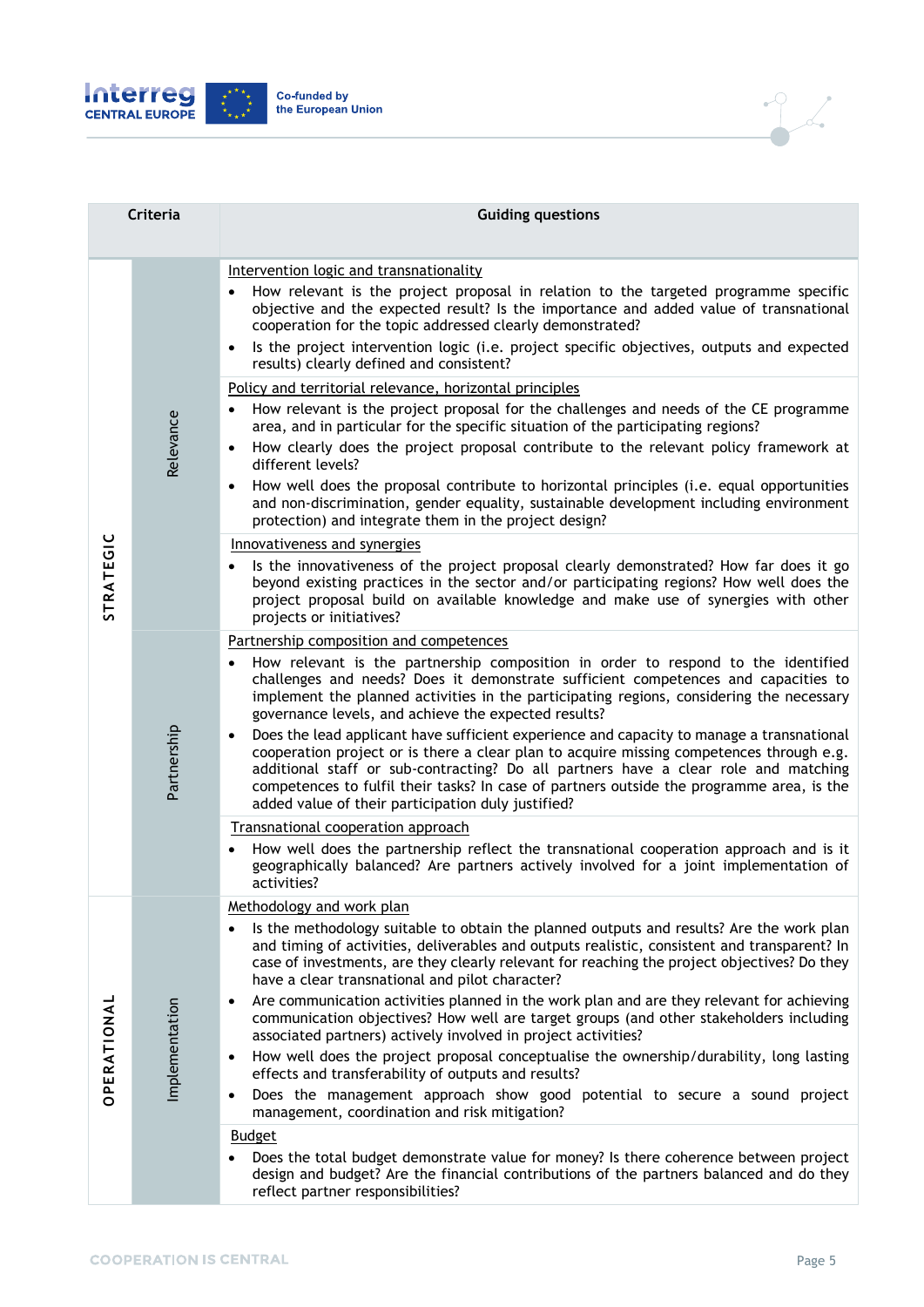



The quality assessment of the first call for proposals is carreid out in two phases, with a first phase aimed at excluding from the selection process those proposals lacking of relevance for the programme (relevance filter) and a second phase assessing all details of the proposals (full assessment).



The **relevance filter** focuses on particular aspects of the strategic assessment criteria 'relevance' and 'partnership':

- Relevance and clarity of the intervention logic, notably its contribution to the targeted programme specific objective, as well as the added value of the proposed transnational cooperation approach;
- Relevance of the partnership composition including its transnationality.

Proposals not showing a sufficient quality when assessed against the above aspects of the two strategic criteria are rejected. The decision for passing project proposals to the full assessment or for their rejection is taken by the programme MC.

The **full assessment** of project proposals is performed against the full set of strategic and operational criteria and guiding questions as outlined in the table above.

For the full assessment, the following scoring scale is used:

| Appraisal        | <b>Explanation</b>                                                                                                                                        |
|------------------|-----------------------------------------------------------------------------------------------------------------------------------------------------------|
| 5 "excellent"    | The proposal successfully addresses all relevant aspects of the criterion. The provided<br>information is clear and coherent. Any shortcomings are minor. |
| 4 "good"         | The proposal addresses the criterion well, but a small number of shortcomings is<br>present.                                                              |
| 3 "adequate"     | The proposal addresses the criterion to a sufficient level, but some aspects have not<br>been met fully or are not explained in full clarity or detail.   |
| 2 "insufficient" | The proposal broadly addresses the criterion, but there are serious shortcomings<br>and/or the provided information is of low quality.                    |
| 1 "poor"         | The criterion is inadequately addressed by the proposal, or the required information<br>is missing.                                                       |

In order to help applicants designing their project proposals, a complimentary **self-assessment tool** reflecting the assessment criteria and guiding questions is available at the [programme website.](https://www.interreg-central.eu/Content.Node/apply/newfunding.html#Documents)

Parallel to the quality assessment, a **State aid analysis** of proposals is conducted in order to identify the State aid relevance of project proposals as well as the concerned partners.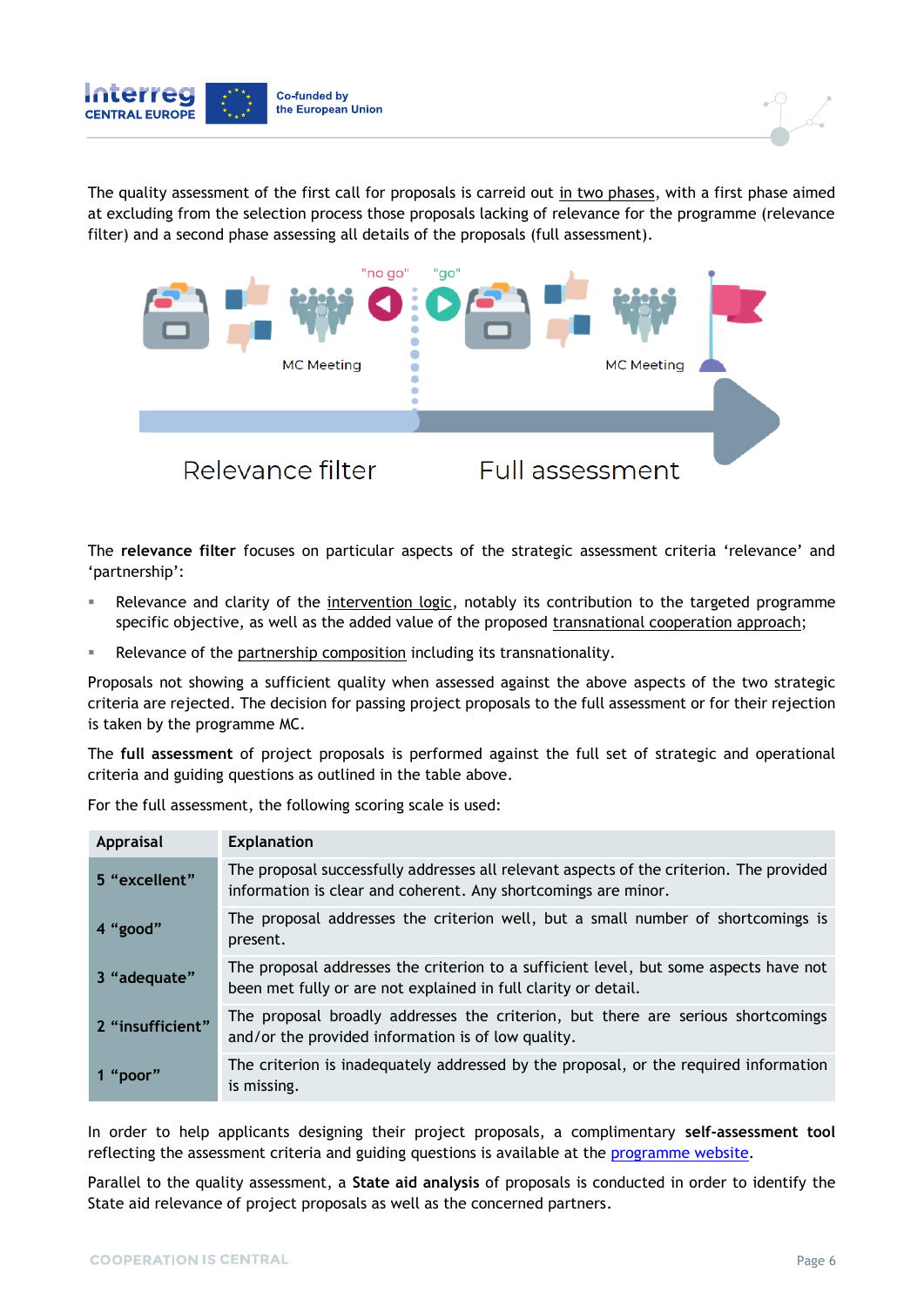

Project proposals will be selected by the programme MC at the level of each priority axis, on the basis of the results of the quality assessment.

Applicants will be notified about the outcome of the selection process after the MC decisions on relevance filter and the full assessment of the submitted proposals.

For further information on the whole assessment process, please refer to chapter II.4 of the programme manual.

### **8. Contracting of Approved Projects**

Project proposals selected for funding by the programme MC and which, if applicable, successfully fulfilled the conditions for approval set forth by the MC, will conclude a subsidy contract between the MA and the lead partner.

The subsidy contract constitutes the legal framework for the implementation of the project. It confirms the final ERDF commitment to the project, it sets out the conditions for support and it provides implementing arrangements. The most recent version of the approved application form is an integral part of the subsidy contract. The subsidy contract model is available at [the programme website.](https://www.interreg-central.eu/Content.Node/apply/newfunding.html#Documents)

The LP shall establish legal arrangements for relations with all project partners in a partnership agreement. The partnership agreement includes provisions that, inter alia, guarantee the sound financial management of the funds allocated to the project, including the arrangements for a recovery of amounts unduly paid. The partnership agreement model is available at [the programme website.](https://www.interreg-central.eu/Content.Node/apply/newfunding.html#Documents)

# **9. Submission of Proposals and Deadline**

The Interreg CE first call for proposals is organised in a "one-step" procedure.

Project proposals must be submitted in English language, only through the web-based programme joint electronic monitoring system (Jems) available at [https://jems.interreg-central.eu.](https://jems.interreg-central.eu/) Please note that **Jems will be online in 2022, as from at least three weeks before the set deadline for submitting proposals**.

Project proposals must be submitted by the lead applicant at the latest by:



The application package contains also an offline template of the application form (for information purposes only), which includes additional guidance for filling out the various sections.

The expected timeline for the MC decision on funding will be published on the [programme website](https://www.interreg-central.eu/Content.Node/home.html) after the submission deadline. The programme website also includes an outlook to the Interreg CENTRAL EUROPE second call for proposals.